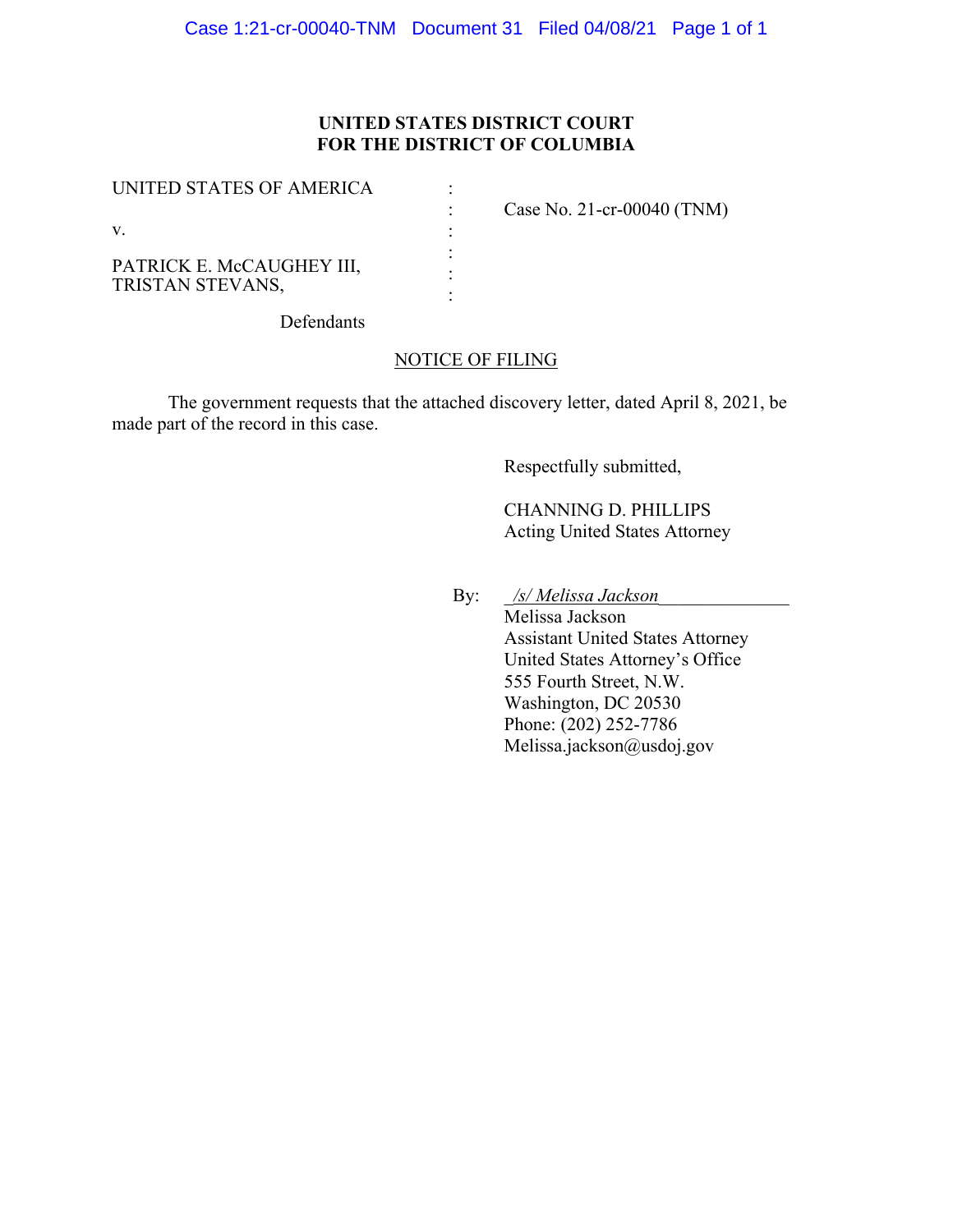#### Case 1:21-cr-00040-TNM Document 31-1 Filed 04/08/21 Page 1 of 13



U.S. Department of Justice

Channing D. Phillips Acting United States Attorney

*District of Columbia*

*Judiciary Center 555 Fourth St., N.W. Washington, D.C. 20530*

April 8, 2021

VIA USAFX and Email Lindy Urso, Esq. lindy@lindyursolaw.com Counsel for Defendant McCaughey

Dani Jahn, Esq. Dani Jahn@fd.org Counsel for Defendant Stevens

Re: *United States v. Patrick McCaughey, Tristan Stevens 21-CR-40 (TNM) - Production 2*

Dear Counsel:

Pursuant to our discovery obligations, we are providing the following files via USAfX:

• All of the files listed on the attached index, which are part of the McCaughey case file.

# (*As with all files uploaded to USAfX, they automatically delete after 60 days per the automatic retention policy in place. Please download the files before then.)*

Note that all these files and their related physical attachments are currently being formally processed for discovery by the discovery team assigned to the Capitol Riots cases. As such, the same files will be re-produced with bates-stamps at a later date. Nevertheless, we wanted to provide you what we can now as we wait for this processing to be finalized.

Some of these files include PII for Defendant McCaughey. Those files are all included in a folder labeled "PII of McCaughey- Sensitive to codefendants." We will provide those files to Defendant Stevens once the protective order is in place.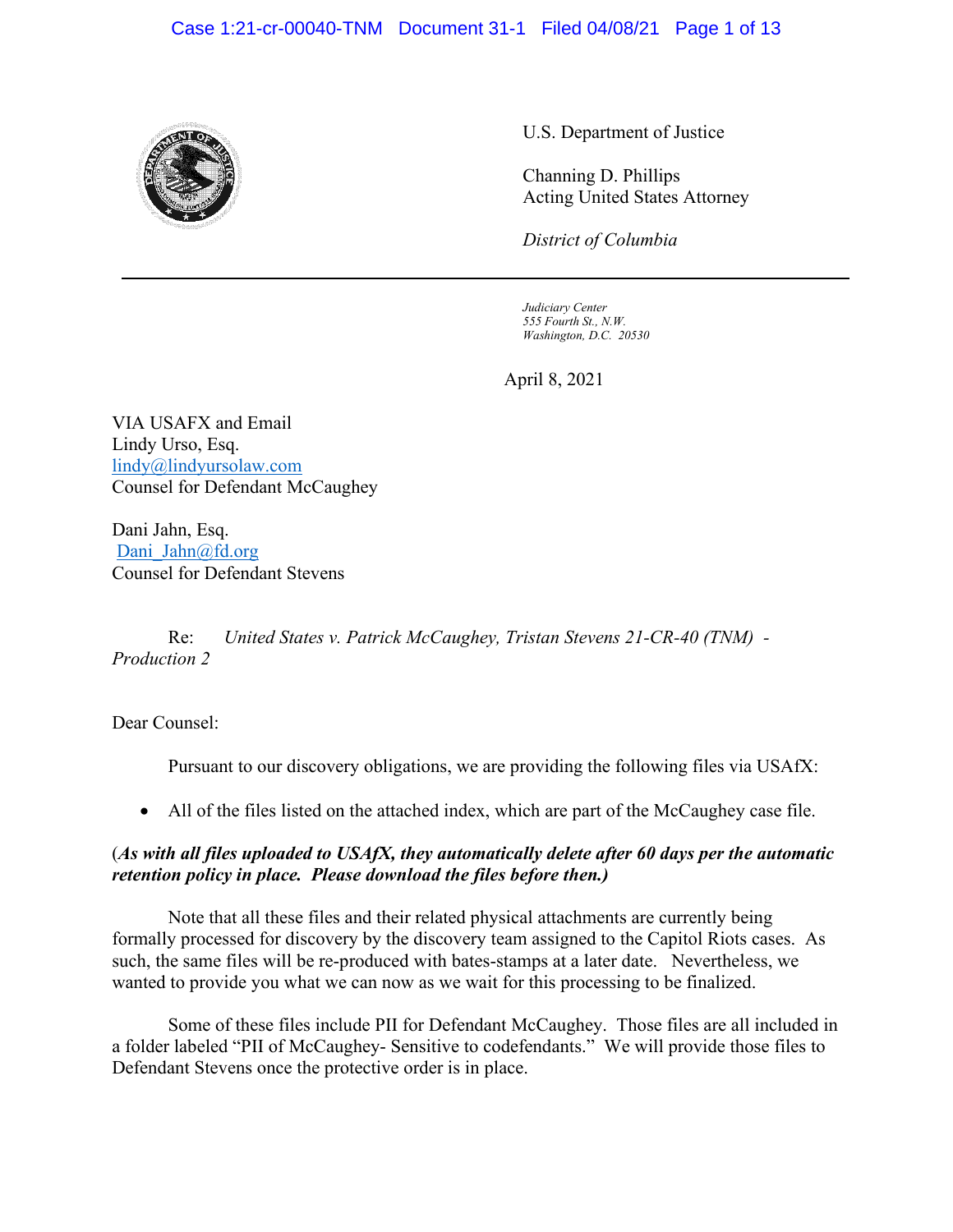You will notice that some of the files being produced refer to physical attachments that were burned to a disk. Where those physical attachments were small enough to be produced this round, we have included them. (Specifically, the physical attachments listed in 089B-WF-3368293-62\_AFO\_0000054\_1A0000028\_0000001\_PHYSICAL.pdf and 089B-WF-3368293- 62 AFO  $0000065$  1A0000037 0000001 PHYSICAL.pdf were included, as referenced in the index below.) If the physical attachments were too large to send via USAFx, they will instead be provided with the formal discovery round after being processed.

Other reports mention particular body worn camera ("BWC") footage, which have not been included here due to space limitations. BWC footage that we have identified as potentially being relevant to activity at the Lower West Terrace will be provided separately in short order.

Some of the files also reference particular USCP surveillance footage. We will provide those files to once the protective order is in place. In the meantime, to the extent you wish to view those videos, I am happy to arrange for a time for you to come to the office and view them in a secured setting.

Finally, three of the files, listed below, include material that is currently sealed. Those are being placed in a separate folder on USAfx and will be provided once the court issues the order allowing us to provide sealed materials for discovery purposes.

| 089B-WF-3368293-62 AFO 0000059 1A0000032 0000003.pdf |
|------------------------------------------------------|
| 089B-WF-3368293-62 AFO 0000059 1A0000032 0000004.pdf |
| 089B-WF-3368293-62 AFO 0000067 1A0000039 0000001.pdf |

#### *Prior Discovery*

• In addition, on March 4, 2021, the government provided a copy of the PDF of the full download of the phone of Defendant Stevens to his counsel via USAFx. If you would like a copy of the full phone extraction, including all of the underlying electronic files, please provide a thumb drive or flash drive that is at least 10 GB large.

#### *Upcoming Discovery*

In addition to the BWC files mentioned, the government anticipates providing numerous files related to the Stevens casefile in the next week. Some of it will be duplicative, but will be provided nonetheless. Like the files being provided in connection with this letter, all the files will be re-disclosed once processed and bates-stamped by the discovery team.

Due to the extraordinary nature of the January 6, 2021 Capitol Attack, the government anticipates that a large volume of materials may contain information relevant to this prosecution. These materials may include, but are not limited to, surveillance video, statements of similarly situated defendants, forensic searches of electronic devices and social media accounts of similarly situated defendants, and citizen tips. The government is working to develop a system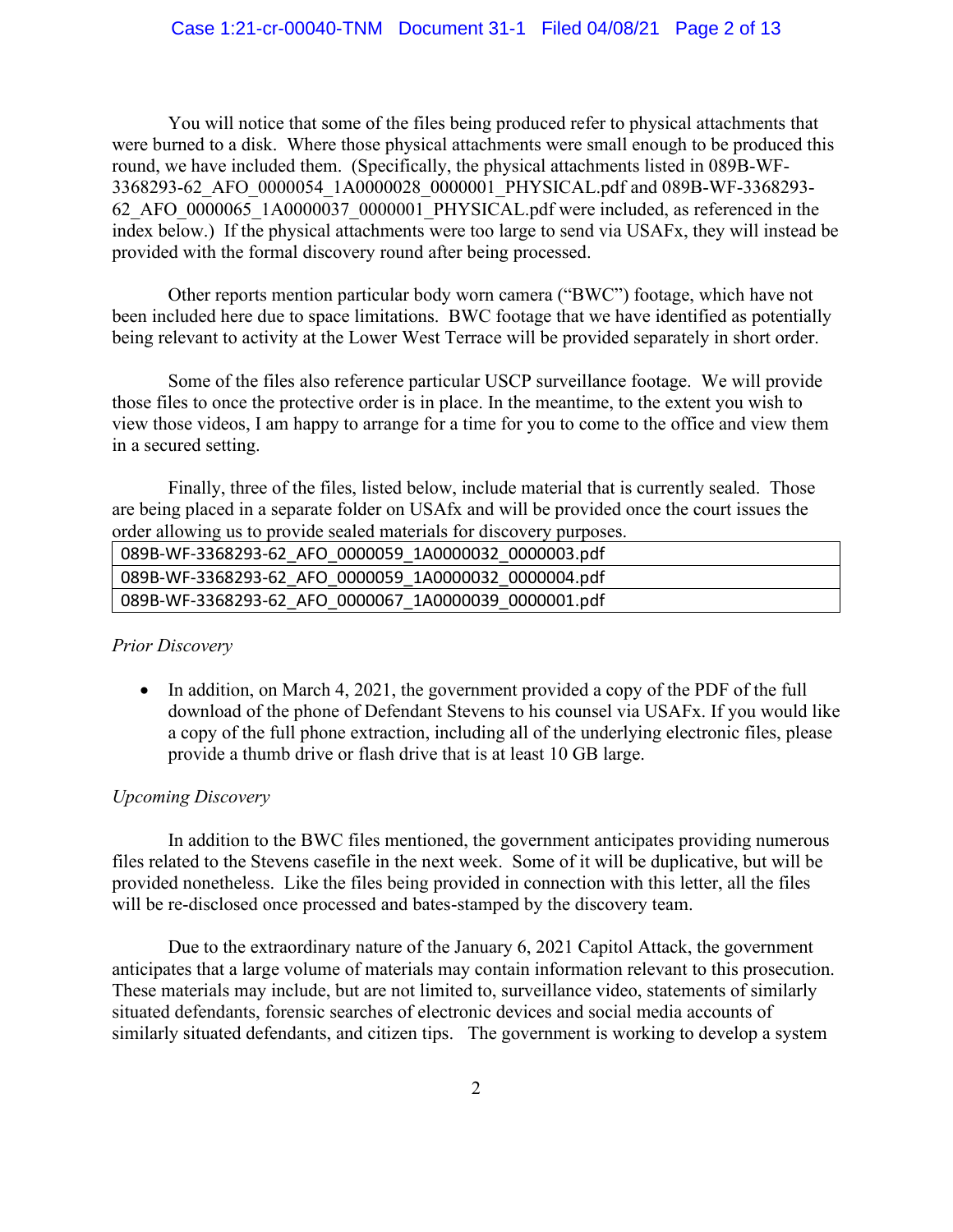that will facilitate access to these materials. In the meantime, please let me know if there are any categories of information that you believe are particularly relevant to your client.

Please contact me if you have any issues accessing the information, and to confer regarding pretrial discovery as provided in Fed. R. Crim. P. 16.1.

I recognize the government's discovery obligations under *Brady v. Maryland*, 373 U.S. 83 (1963), its progeny, and Rule 16. I will provide timely disclosure if any such material comes to light. Consistent with *Giglio*, *Ruiz*, and 18 U.S.C. § 3500, I will provide information about government witnesses prior to trial and in compliance with the court's trial management order.

I request reciprocal discovery to the fullest extent provided by Rule 16 of the Federal Rules of Criminal Procedure, including results or reports of any physical or mental examinations, or scientific tests or experiments, and any expert witness summaries. I also request that defendant(s) disclose prior statements of any witnesses defendant(s) intends to call to testify at any hearing or trial. *See* Fed. R. Crim. P. 26.2; *United States v. Nobles*, 422 U.S. 255 (1975). I request that such material be provided on the same basis upon which the government will provide defendant(s) with materials relating to government witnesses.

Additionally, pursuant to Federal Rules of Criminal Procedure 12.1, 12.2, and 12.3, I request that defendant(s) provide the government with the appropriate written notice if defendant(s) plans to use one of the defenses referenced in those rules. Please provide any notice within the time period required by the Rules or allowed by the Court for the filing of any pretrial motions.

I will forward additional discovery as it becomes available. If you have any questions, please feel free to contact me.

MELISSA JACKSON Assistant United States Attorney D.C Bar Number 996787 United States Attorney's Office 555 Fourth Street, N.W. Washington, D.C. 20530 Telephone: (202) 815-8585 Email: Melissa.Jackson@USDOJ.GOV

**Jocelyn Bond** Assistant United States Attorney

Enclosure(s):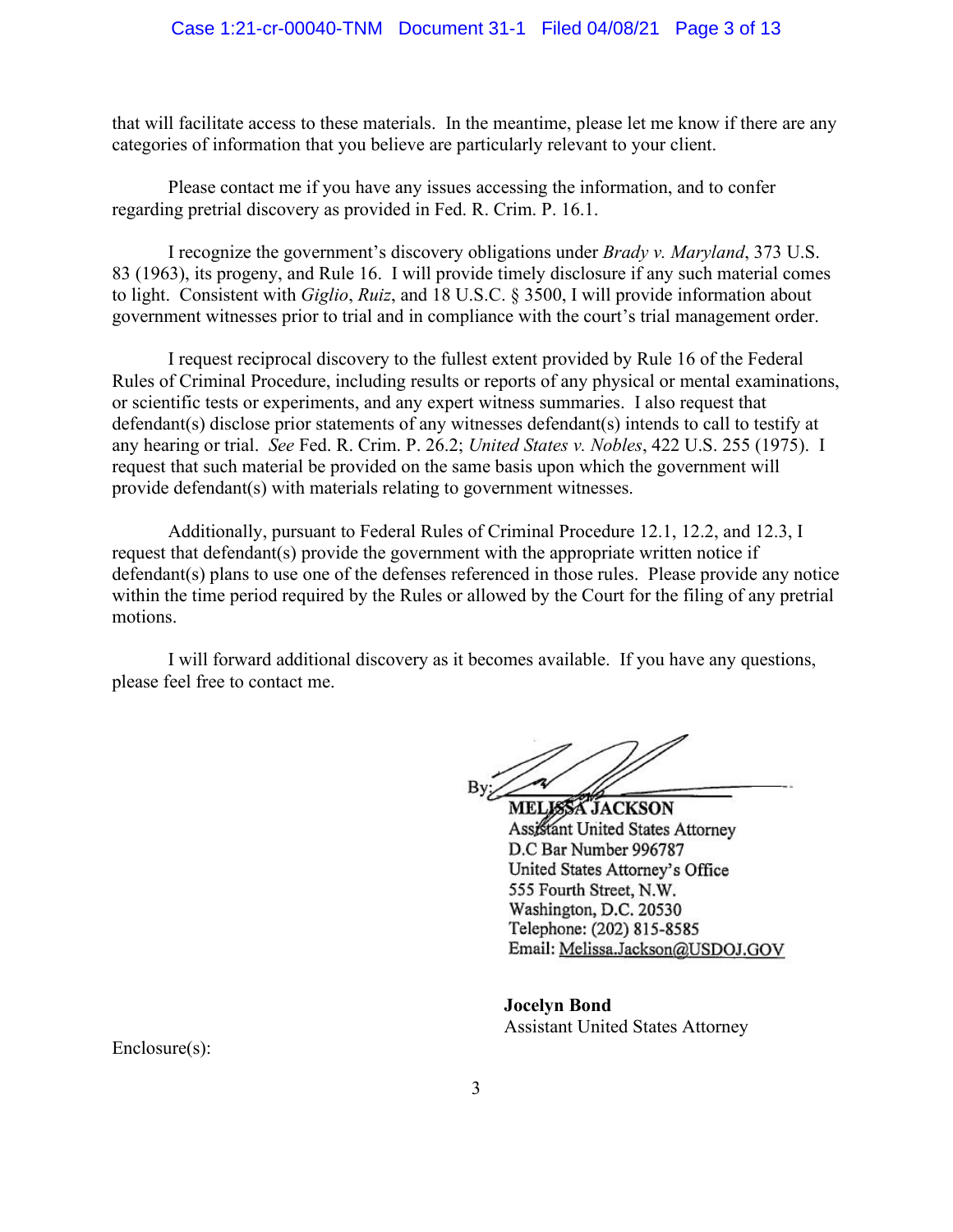cc: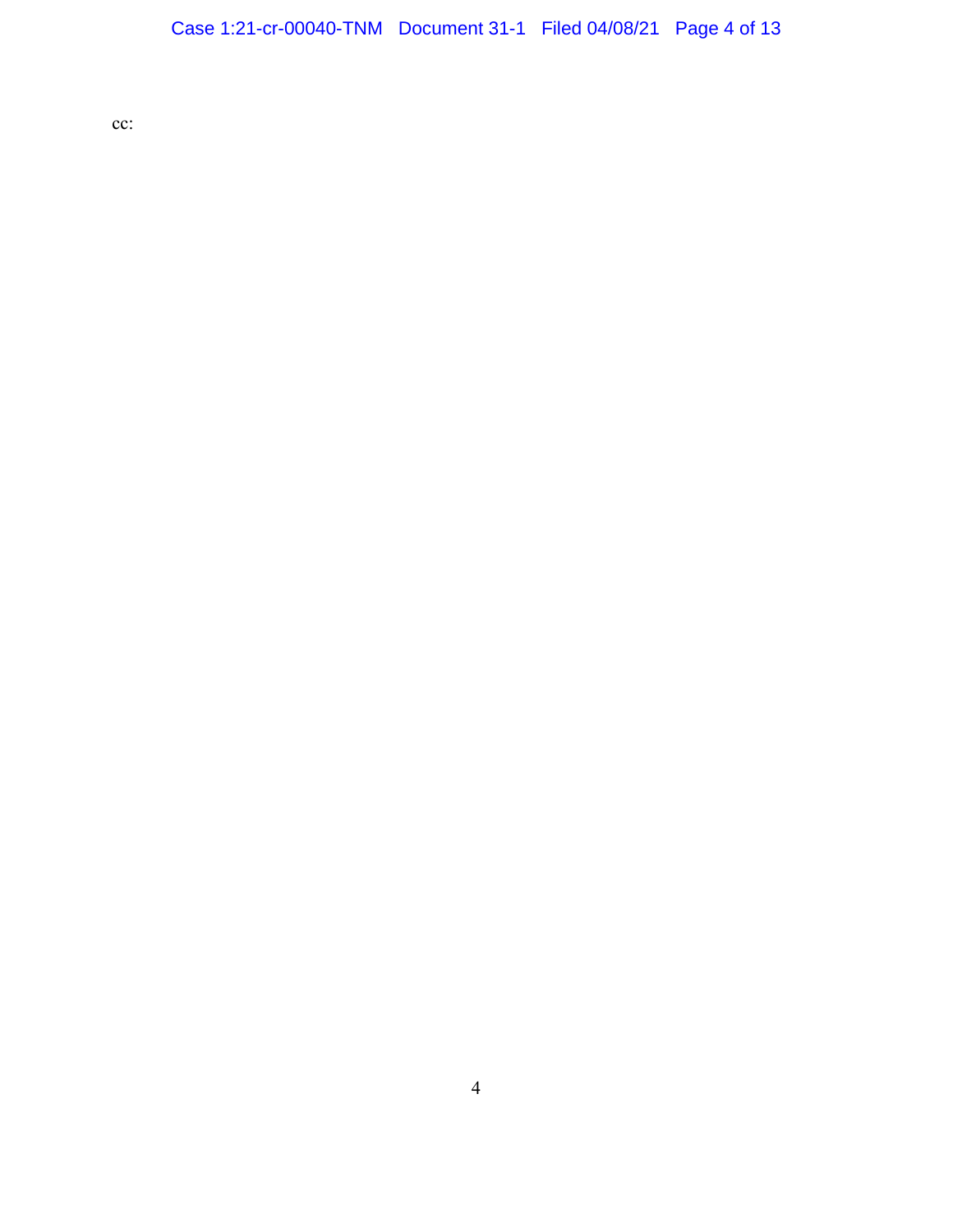| <b>EXHIBIT A:</b>                                             |
|---------------------------------------------------------------|
| 089B-WF-3368293-62_AFO_0000001.pdf                            |
| 089B-WF-3368293-62 AFO 0000001 1A0000001 0000001.png          |
| 089B-WF-3368293-62 AFO 0000001 1A0000001 0000002.pdf          |
| 089B-WF-3368293-62 AFO 0000001 1A0000001 0000003.png          |
| 089B-WF-3368293-62 AFO 0000001 1A0000001 0000004.png          |
| 089B-WF-3368293-62 AFO 0000002.pdf                            |
| 089B-WF-3368293-62 AFO 0000002 1A0000009 0000001 PHYSICAL.pdf |
| 089B-WF-3368293-62 AFO 0000002 1A0000010 0000001 PHYSICAL.pdf |
| 089B-WF-3368293-62 AFO 0000003.pdf                            |
| 089B-WF-3368293-62 AFO 0000003 1A0000002 0000001 PHYSICAL.pdf |
| 089B-WF-3368293-62 AFO 0000004.pdf                            |
| 089B-WF-3368293-62 AFO 0000004 1A0005663 0000001.msg          |
| 089B-WF-3368293-62 AFO 0000005.pdf                            |
| 089B-WF-3368293-62 AFO 0000006.pdf                            |
| 089B-WF-3368293-62 AFO 0000006 1A0005319 0000001.msg          |
| 089B-WF-3368293-62 AFO 0000007.pdf                            |
| 089B-WF-3368293-62 AFO 0000007 1A0005686 0000001.msg          |
| 089B-WF-3368293-62 AFO 0000008.pdf                            |
| 089B-WF-3368293-62 AFO 0000008_1A0000004_0000001.pdf          |
| 089B-WF-3368293-62 AFO 0000008 1A0000004 0000003.pdf          |
| 089B-WF-3368293-62 AFO 0000008 1A0000004 0000004.pdf          |
| 089B-WF-3368293-62 AFO 0000010.pdf                            |
| 089B-WF-3368293-62 AFO 0000010_1A0000005_0000001.pdf          |
| 089B-WF-3368293-62 AFO 0000011 Redacted.pdf                   |
| 089B-WF-3368293-62 AFO 0000012.pdf                            |
| 089B-WF-3368293-62 AFO 0000013.pdf                            |
| 089B-WF-3368293-62 AFO 0000013 1A0000004 0000001.pdf          |
| 089B-WF-3368293-62 AFO 0000013 1A0000005 0000001.jpg          |
| 089B-WF-3368293-62_AFO_0000014_Redacted.pdf                   |
| 089B-WF-3368293-62 AFO 0000015.pdf                            |
| 089B-WF-3368293-62 AFO 0000016 1A0000106 0000002.png          |
| 089B-WF-3368293-62 AFO 0000016 1A0000106 0000003.png          |
| 089B-WF-3368293-62 AFO 0000016 1A0000106 0000005.png          |
| 089B-WF-3368293-62 AFO 0000016 1A0000106 0000006.png          |
| 089B-WF-3368293-62 AFO 0000016 1A0000106 0000007 Redacted.pdf |
| 089B-WF-3368293-62 AFO 0000016 1A0000106 0000008 Redacted.pdf |
| 089B-WF-3368293-62 AFO 0000016 Import Redacted.pdf            |
| 089B-WF-3368293-62 AFO 0000016 Redacted.pdf                   |
| 089B-WF-3368293-62 AFO 0000017 1A0000108 0000001.png          |
| 089B-WF-3368293-62 AFO 0000017 1A0000108 0000003 Redacted.pdf |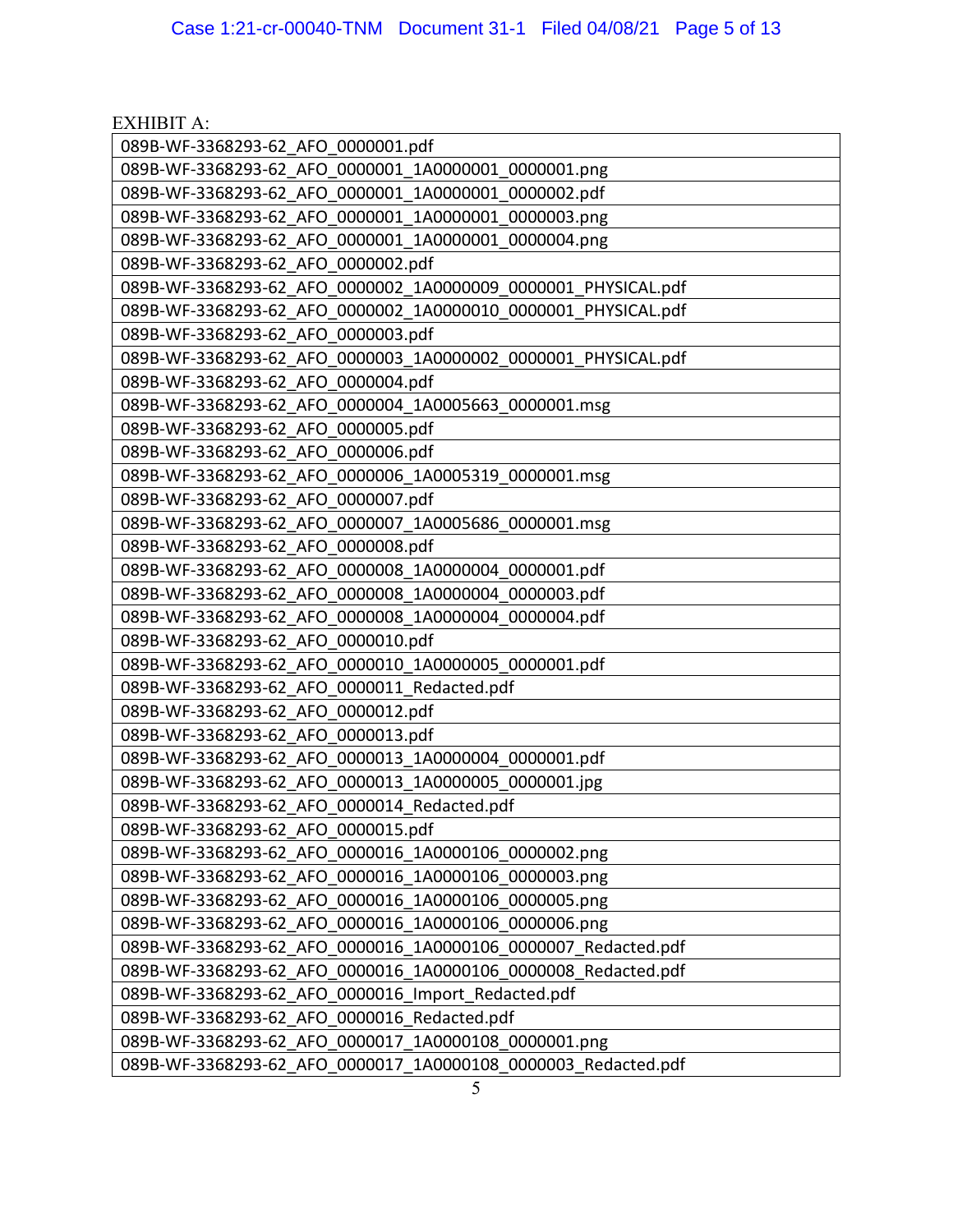| 089B-WF-3368293-62 AFO 0000017 Import Redacted.pdf            |
|---------------------------------------------------------------|
| 089B-WF-3368293-62 AFO 0000017 Redacted.pdf                   |
| 089B-WF-3368293-62 AFO 0000018 1A0000009 0000002.jpg          |
| 089B-WF-3368293-62 AFO 0000018 1A0000009 0000004.png          |
| 089B-WF-3368293-62 AFO 0000018 Import Redacted.pdf            |
| 089B-WF-3368293-62 AFO 0000018 Redacted.pdf                   |
| 089B-WF-3368293-62 AFO 0000019 Import Redacted.pdf            |
| 089B-WF-3368293-62 AFO 0000019 Redacted.pdf                   |
| 089B-WF-3368293-62 AFO 0000020 1A0000011 0000001.png          |
| 089B-WF-3368293-62 AFO 0000020 1A0000011 0000002 Redacted.pdf |
| 089B-WF-3368293-62 AFO 0000020 1A0000011 0000004 Redacted.pdf |
| 089B-WF-3368293-62 AFO 0000020 Import Redacted.pdf            |
| 089B-WF-3368293-62 AFO 0000020 Redacted.pdf                   |
| 089B-WF-3368293-62 AFO 0000021 1A0000012 0000001.jpg          |
| 089B-WF-3368293-62 AFO 0000021 1A0000012 0000002 Redacted.pdf |
| 089B-WF-3368293-62 AFO 0000021 1A0000012 0000003 Redacted.pdf |
| 089B-WF-3368293-62 AFO 0000021 1A0000012 0000004.jpg          |
| 089B-WF-3368293-62 AFO 0000021 1A0000012 0000005.3gp          |
| 089B-WF-3368293-62 AFO 0000021 1A0000012 0000006.jpg          |
| 089B-WF-3368293-62 AFO 0000021 1A0000012 0000007 REdacted.pdf |
| 089B-WF-3368293-62 AFO 0000021 1A0000012 0000008 Redacted.pdf |
| 089B-WF-3368293-62 AFO 0000021 1A0000012 0000009 Redacted.pdf |
| 089B-WF-3368293-62 AFO 0000021 1A0000013 0000001.pdf          |
| 089B-WF-3368293-62 AFO 0000021 1A0000013 0000002 Redacted.pdf |
| 089B-WF-3368293-62 AFO 0000021 Redacted.pdf                   |
| 089B-WF-3368293-62 AFO 0000022 1A0000014 0000001 Redacted.pdf |
| 089B-WF-3368293-62 AFO 0000022 1A0000015 0000001.pdf          |
| 089B-WF-3368293-62 AFO 0000022 Redacted.pdf                   |
| 089B-WF-3368293-62 AFO 0000023 1A0000016 0000001.jfif         |
| 089B-WF-3368293-62 AFO 0000023 Redacted.pdf                   |
| 089B-WF-3368293-62 AFO 0000024 1A0000017 0000001.jpg          |
| 089B-WF-3368293-62 AFO 0000024 Import Redacted.pdf            |
| 089B-WF-3368293-62 AFO 0000024 Redacted.pdf                   |
| 089B-WF-3368293-62 AFO 0000025.pdf                            |
| 089B-WF-3368293-62 AFO 0000025 1A0000009 0000001.zip          |
| 089B-WF-3368293-62 AFO 0000025 1A0000009 0000002.pdf          |
| 089B-WF-3368293-62 AFO 0000026.pdf                            |
| 089B-WF-3368293-62 AFO 0000026 1A0000018 0000001.jpeg         |
| 089B-WF-3368293-62 AFO 0000026_1A0000019_0000001.msg          |
| 089B-WF-3368293-62 AFO 0000027.pdf                            |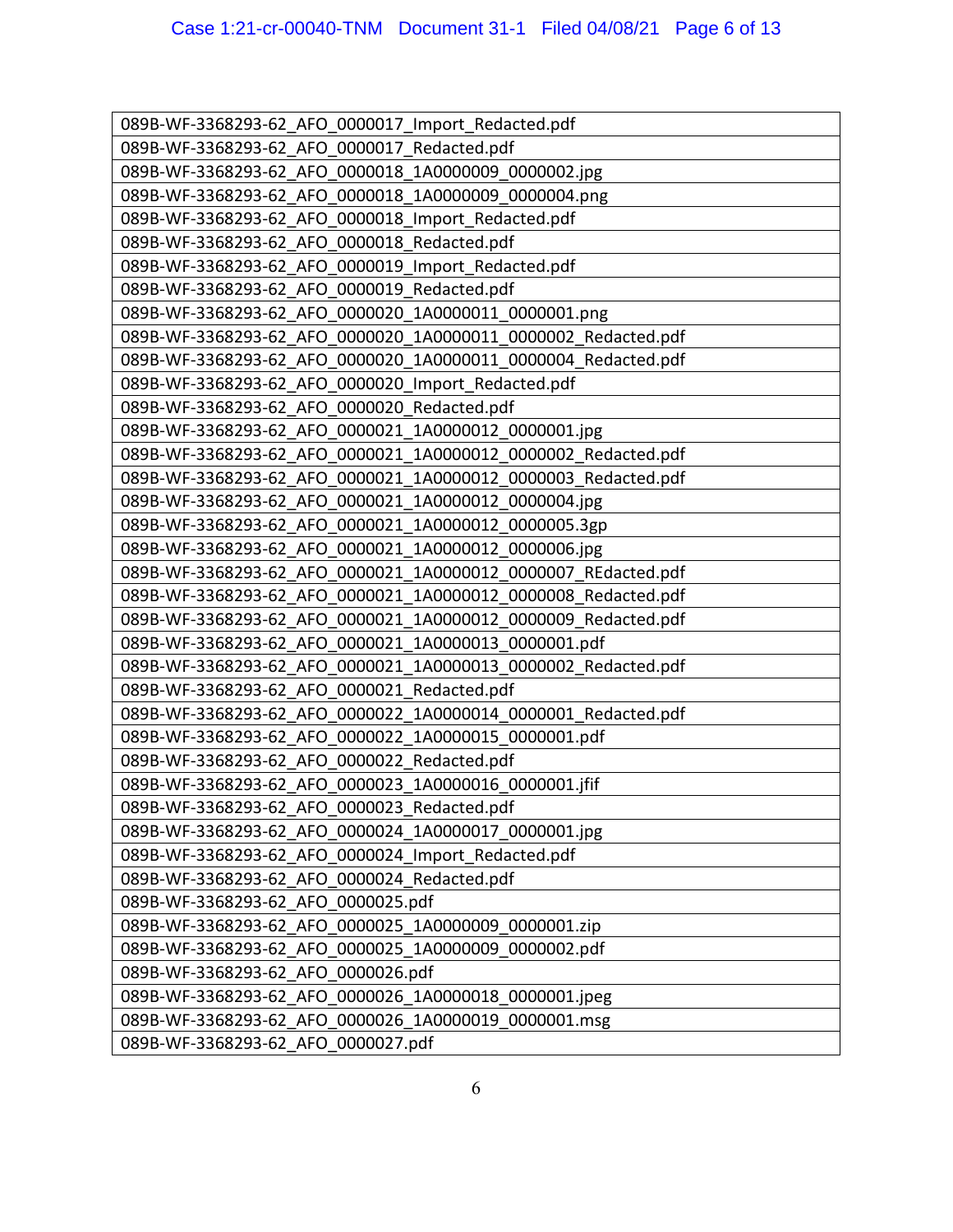| 089B-WF-3368293-62 AFO 0000027 1A0008033 0000001 Redacted.pdf |
|---------------------------------------------------------------|
| 089B-WF-3368293-62 AFO 0000028.pdf                            |
| 089B-WF-3368293-62 AFO 0000028 1A0000010_0000001.pdf          |
| 089B-WF-3368293-62 AFO 0000029.pdf                            |
| 089B-WF-3368293-62 AFO 0000029 1A0000015 0000001.pdf          |
| 089B-WF-3368293-62 AFO 0000030.pdf                            |
| 089B-WF-3368293-62 AFO 0000030 1A0000012 0000001.jpg          |
| 089B-WF-3368293-62 AFO 0000030 1A0000012 0000002.jpg          |
| 089B-WF-3368293-62 AFO 0000030 1A0000012 0000003.jpg          |
| 089B-WF-3368293-62 AFO 0000030 1A0000012 0000004.jpg          |
| 089B-WF-3368293-62 AFO 0000030 1A0000012 0000005.jpg          |
| 089B-WF-3368293-62 AFO 0000030 1A0000012 0000006.jpg          |
| 089B-WF-3368293-62 AFO 0000030 1A0000012 0000007.jpg          |
| 089B-WF-3368293-62 AFO 0000030 1A0000012 0000008.jpg          |
| 089B-WF-3368293-62 AFO 0000030 1A0000012 0000009.jpg          |
| 089B-WF-3368293-62 AFO 0000030 1A0000012 0000010.jpg          |
| 089B-WF-3368293-62 AFO 0000030 1A0000012 0000011.jpg          |
| 089B-WF-3368293-62 AFO 0000030 1A0000012 0000012.jpg          |
| 089B-WF-3368293-62 AFO 0000030 1A0000012 0000013.jpg          |
| 089B-WF-3368293-62 AFO 0000030 1A0000012 0000014.jpg          |
| 089B-WF-3368293-62 AFO 0000030 1A0000012 0000015.jpg          |
| 089B-WF-3368293-62 AFO 0000030 1A0000012 0000016.jpg          |
| 089B-WF-3368293-62 AFO 0000030 1A0000012 0000017.jpg          |
| 089B-WF-3368293-62 AFO 0000030 1A0000012 0000018.jpg          |
| 089B-WF-3368293-62 AFO 0000030 1A0000012 0000019.jpg          |
| 089B-WF-3368293-62 AFO 0000030 1A0000012 0000020.jpg          |
| 089B-WF-3368293-62 AFO 0000030 1A0000012 0000021.jpg          |
| 089B-WF-3368293-62 AFO 0000030 1A0000012 0000022.jpg          |
| 089B-WF-3368293-62 AFO 0000030 1A0000012 0000023.jpg          |
| 089B-WF-3368293-62_AFO_0000030_1A0000012_0000024.jpg          |
| 089B-WF-3368293-62 AFO 0000030 1A0000012 0000025.jpg          |
| 089B-WF-3368293-62 AFO 0000030 1A0000012 0000026.jpg          |
| 089B-WF-3368293-62 AFO 0000030 1A0000012 0000027.jpg          |
| 089B-WF-3368293-62 AFO 0000030 1A0000012 0000028.jpg          |
| 089B-WF-3368293-62 AFO 0000030 1A0000012 0000029.jpg          |
| 089B-WF-3368293-62 AFO 0000030 1A0000012 0000030.jpg          |
| 089B-WF-3368293-62 AFO 0000030 1A0000012 0000031.jpg          |
| 089B-WF-3368293-62 AFO 0000030 1A0000012 0000032.jpg          |
| 089B-WF-3368293-62 AFO 0000030 1A0000012 0000033.jpg          |
| 089B-WF-3368293-62 AFO 0000030 1A0000012 0000034.jpg          |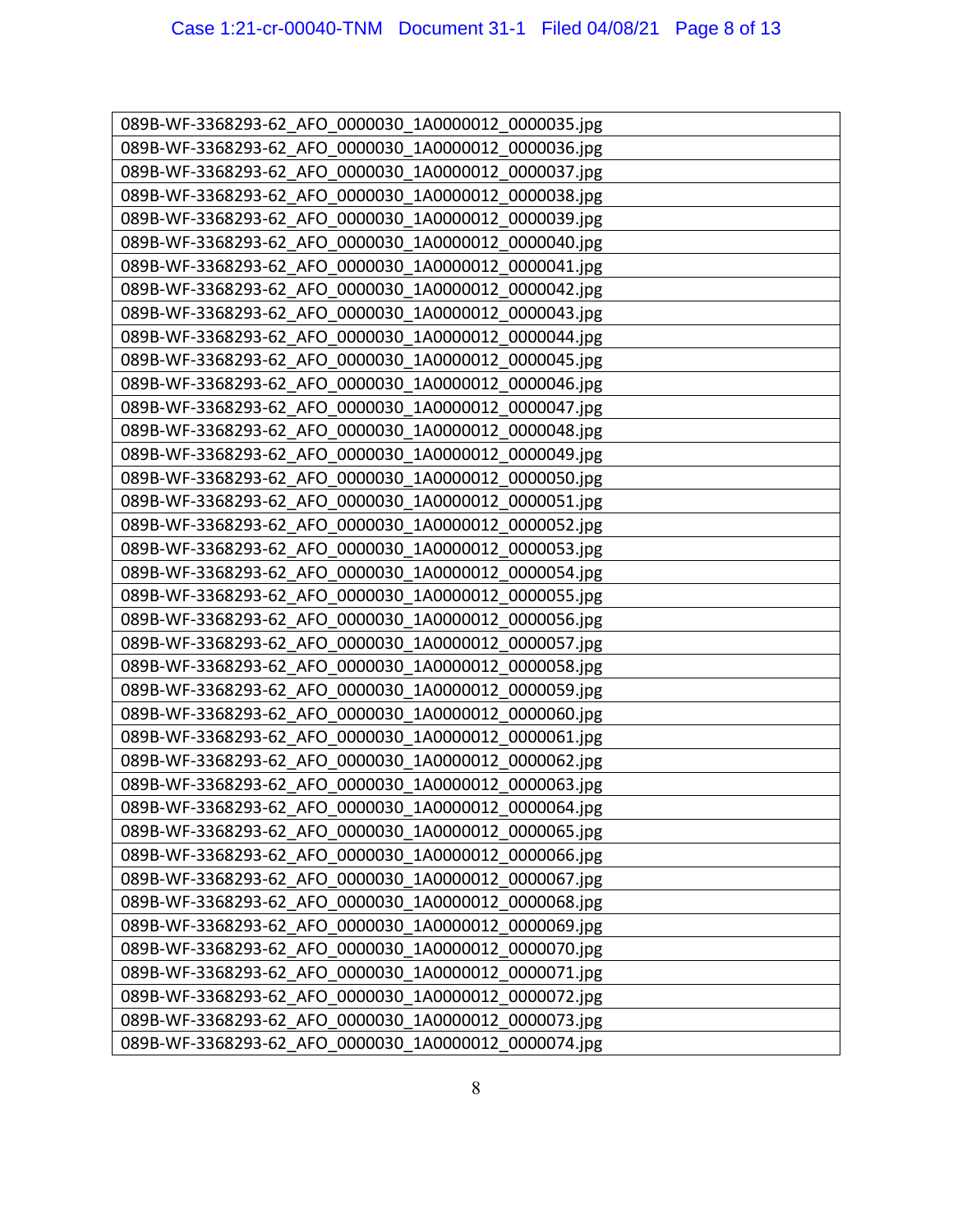| 089B-WF-3368293-62 AFO 0000030 1A0000012 0000075.jpg          |
|---------------------------------------------------------------|
| 089B-WF-3368293-62 AFO 0000030 1A0000012 0000076.jpg          |
| 089B-WF-3368293-62 AFO 0000030 1A0000012 0000077.jpg          |
| 089B-WF-3368293-62 AFO 0000030 1A0000012 0000078.jpg          |
| 089B-WF-3368293-62 AFO 0000030 1A0000012 0000079.jpg          |
| 089B-WF-3368293-62 AFO 0000030 1A0000012 0000080.jpg          |
| 089B-WF-3368293-62 AFO 0000030 1A0000012 0000081.jpg          |
| 089B-WF-3368293-62 AFO 0000030 1A0000012 0000082.jpg          |
| 089B-WF-3368293-62 AFO 0000030 1A0000012 0000083.jpg          |
| 089B-WF-3368293-62 AFO 0000030 1A0000012 0000084.jpg          |
| 089B-WF-3368293-62 AFO 0000030 1A0000012 0000085.jpg          |
| 089B-WF-3368293-62 AFO 0000030 1A0000012 0000086.jpg          |
| 089B-WF-3368293-62 AFO 0000030 1A0000012 0000087.jpg          |
| 089B-WF-3368293-62 AFO 0000030 1A0000012 0000088.jpg          |
| 089B-WF-3368293-62 AFO 0000030 1A0000012 0000089.jpg          |
| 089B-WF-3368293-62 AFO 0000030 1A0000012 0000090.jpg          |
| 089B-WF-3368293-62 AFO 0000030 1A0000013 0000001.pdf          |
| 089B-WF-3368293-62 AFO 0000030 1A0000014 0000001.pdf          |
| 089B-WF-3368293-62 AFO 0000031 1A0000006_0000001.jpg          |
| 089B-WF-3368293-62 AFO 0000031 1A0000006 0000002.jpg          |
| 089B-WF-3368293-62 AFO 0000031 1A0000006 0000003.jpg          |
| 089B-WF-3368293-62 AFO 0000031 1A0000006 0000004.jpg          |
| 089B-WF-3368293-62 AFO 0000032.pdf                            |
| 089B-WF-3368293-62 AFO 0000033.pdf                            |
| 089B-WF-3368293-62 AFO 0000034 1A0005364 0000001.jpg          |
| 089B-WF-3368293-62 AFO 0000034 1A0005364 0000002.jpg          |
| 089B-WF-3368293-62 AFO 0000034 Redacted.pdf                   |
| 089B-WF-3368293-62 AFO 0000035.pdf                            |
| 089B-WF-3368293-62 AFO 0000036 Redacted.pdf                   |
| 089B-WF-3368293-62 AFO 0000037.pdf                            |
| 089B-WF-3368293-62_AFO_0000037_1A0000020_0000001.zip          |
| 089B-WF-3368293-62 AFO 0000038.pdf                            |
| 089B-WF-3368293-62 AFO 0000038 Import Redacted.pdf            |
| 089B-WF-3368293-62 AFO 0000039.pdf                            |
| 089B-WF-3368293-62 AFO 0000039 1A0005991 0000001.jpeg         |
| 089B-WF-3368293-62 AFO 0000039 1A0005991 0000002.msg          |
| 089B-WF-3368293-62 AFO 0000040.pdf                            |
| 089B-WF-3368293-62 AFO 0000040 Import Redacted.pdf            |
| 089B-WF-3368293-62 AFO 0000041 1A0000021 0000001 Redacted.pdf |
| 089B-WF-3368293-62 AFO 0000041 1A0000021 0000002 Redacted.pdf |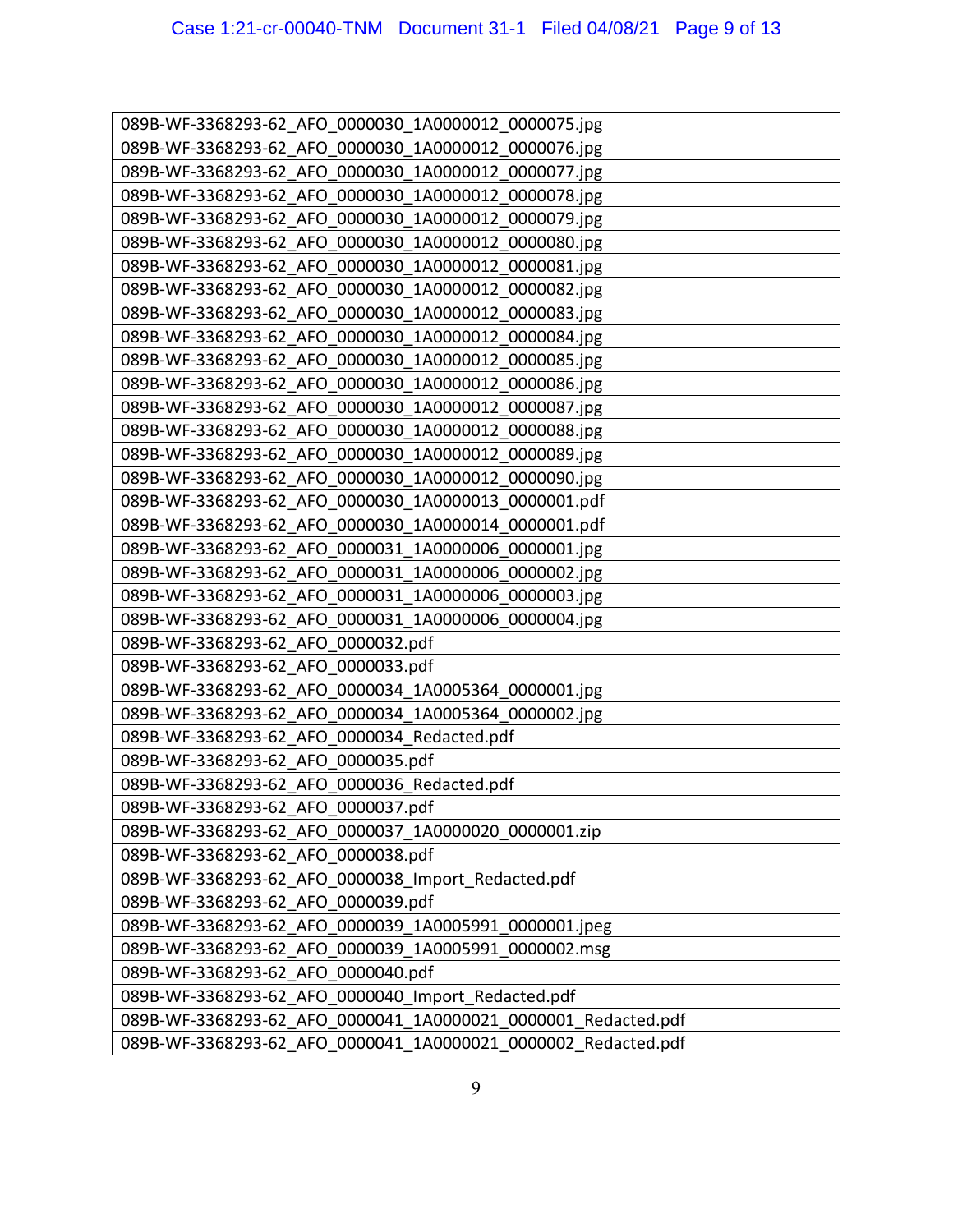| 089B-WF-3368293-62 AFO 0000041 Redacted.pdf                                  |
|------------------------------------------------------------------------------|
| 089B-WF-3368293-62 AFO 0000043.pdf                                           |
| 089B-WF-3368293-62 AFO 0000044.pdf                                           |
| 089B-WF-3368293-62 AFO 0000044_1A0000022_0000001.pdf                         |
| 089B-WF-3368293-62 AFO 0000045 1A0007307 0000001.jpg                         |
| 089B-WF-3368293-62 AFO 0000045 1A0007307 0000002.JPG                         |
| 089B-WF-3368293-62 AFO 0000045 1A0007308 0000001 Redacted.pdf                |
| 089B-WF-3368293-62 AFO 0000045 Redacted.pdf                                  |
| 089B-WF-3368293-62 AFO 0000046.pdf                                           |
| 089B-WF-3368293-62_AFO_0000046_1A0000023_0000001_PHYSICAL.pdf                |
| 089B-WF-3368293-62 AFO 0000047.pdf                                           |
| 089B-WF-3368293-62 AFO 0000047 1A0000057 0000001 PHYSICAL.pdf                |
| 089B-WF-3368293-62 AFO 0000048.pdf                                           |
| 089B-WF-3368293-62 AFO 0000048 1A0000024 0000001.pdf                         |
| 089B-WF-3368293-62 AFO 0000048 Import Redacted.pdf                           |
| 089B-WF-3368293-62 AFO 0000049.pdf                                           |
| 089B-WF-3368293-62 AFO 0000049 1A0000025 0000001.pdf                         |
| 089B-WF-3368293-62 AFO 0000050.pdf                                           |
| 089B-WF-3368293-62 AFO 0000050 1A0008379 0000001.PNG                         |
| 089B-WF-3368293-62 AFO 0000051.pdf                                           |
| 089B-WF-3368293-62 AFO 0000052.pdf                                           |
| 089B-WF-3368293-62 AFO 0000053 Redacted.pdf                                  |
| 089B-WF-3368293-62 AFO 0000054 Redacted.pdf                                  |
| 089B-WF-3368293-62 AFO 0000054 1A0000028 0000001 PHYSICAL.pdf                |
| Physical attachments: IMG 5079.mov; IMG 5080.mov; IMG 5082.mov; IMG 5084.MOV |
| 089B-WF-3368293-62 AFO 0000055.pdf                                           |
| 089B-WF-3368293-62_AFO_0000055_1A0000029_0000001_PHYSICAL.pdf                |
| 089B-WF-3368293-62 AFO 0000056.pdf                                           |
| 089B-WF-3368293-62 AFO 0000056 1A0000030 0000001 PHYSICAL.pdf                |
| 089B-WF-3368293-62_AFO_0000057_1A0000022_0000001_Redacted.pdf                |
| 089B-WF-3368293-62 AFO 0000057 Redacted.pdf                                  |
| 089B-WF-3368293-62 AFO 0000058.pdf                                           |
| 089B-WF-3368293-62 AFO 0000058_1A0000031_0000001_PHYSICAL.pdf                |
| 089B-WF-3368293-62 AFO 0000059.pdf                                           |
| 089B-WF-3368293-62 AFO 0000059 1A0000032 0000001.msg                         |
| 089B-WF-3368293-62 AFO 0000059 1A0000032 0000003.pdf                         |
| 089B-WF-3368293-62_AFO 0000059 1A0000032 0000004.pdf                         |
| 089B-WF-3368293-62 AFO 0000060.pdf                                           |
| 089B-WF-3368293-62 AFO 0000060 Import Redacted.pdf                           |
| 089B-WF-3368293-62 AFO 0000061.pdf                                           |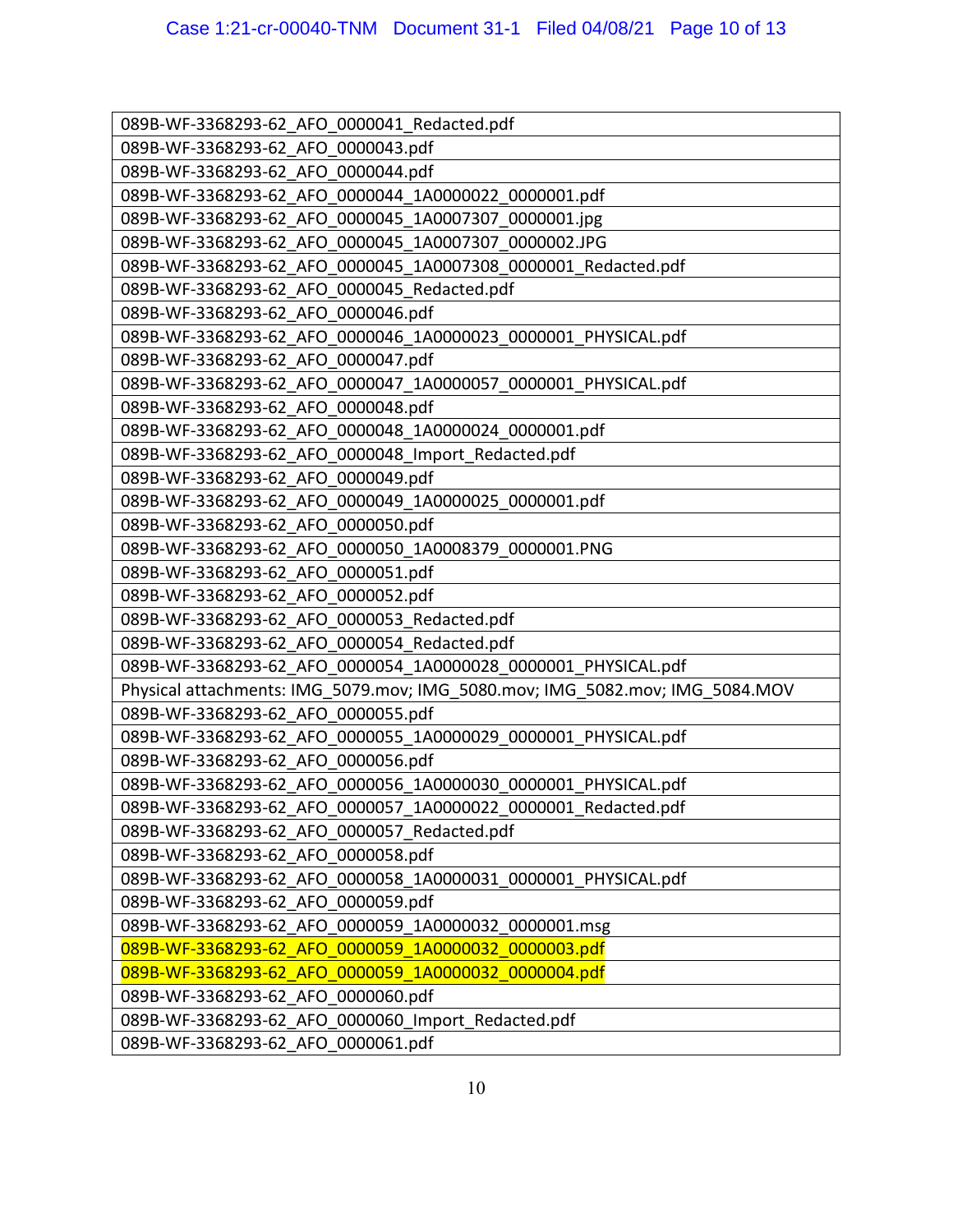| 089B-WF-3368293-62 AFO 0000061 Import.msg Redacted.pdf        |
|---------------------------------------------------------------|
| 089B-WF-3368293-62 AFO 0000062.pdf                            |
| 089B-WF-3368293-62 AFO 0000062 Import Redacted.pdf            |
| 089B-WF-3368293-62 AFO 0000063.pdf                            |
| 089B-WF-3368293-62_AFO_0000063_1A0000033_0000001.jpeg         |
| 089B-WF-3368293-62 AFO 0000063_Import_Redacted.pdf            |
| 089B-WF-3368293-62 AFO 0000064.pdf                            |
| 089B-WF-3368293-62 AFO 0000064 1A0000034_0000001.mp4          |
| 089B-WF-3368293-62 AFO 0000064 1A0000034 0000002.mp4          |
| 089B-WF-3368293-62 AFO 0000064 Import Redacted.pdf            |
| 089B-WF-3368293-62 AFO 0000065_1A0000035_0000001_Redacted.pdf |
| 089B-WF-3368293-62 AFO 0000065 1A0000036 0000001 Redacted.pdf |
| 089B-WF-3368293-62_AFO_0000065_1A0000037_0000001_PHYSICAL.pdf |
| Physical Attachment: Raw360Clip.360                           |
| 089B-WF-3368293-62 AFO 0000065 Redacted.pdf                   |
| 089B-WF-3368293-62 AFO 0000066.pdf                            |
| 089B-WF-3368293-62 AFO 0000066 1A0005312 0000001.msg"         |
| 089B-WF-3368293-62 AFO 0000067.pdf                            |
| 089B-WF-3368293-62 AFO 0000067 1A0000038 0000001 PHYSICAL.pdf |
| 089B-WF-3368293-62 AFO 0000067 1A0000039 0000001.pdf          |
| 089B-WF-3368293-62 AFO 0000067 1A0000040 0000001.pdf          |
| 089B-WF-3368293-62 AFO 0000068.pdf                            |
| 089B-WF-3368293-62 AFO 0000068 1A0000041 0000001 Redacted.pdf |
|                                                               |
| SENSITIVE - CONTAIN PII OF THE DEFENDANT                      |
|                                                               |
| 089B-WF-3368293-62 AFO 0000031 1A0000007 0000001.msg          |
| 089B-WF-3368293-62 AFO 0000031 1A0000007 0000002.txt          |
| 089B-WF-3368293-62 AFO 0000031 1A0000008 0000001.pdf          |
| 089B-WF-3368293-62_AFO_0000031_1A0000008_0000002.pdf          |
| 089B-WF-3368293-62 AFO 0000033 1A0000016 0000001.pdf          |
| 089B-WF-3368293-62 AFO 0000069.pdf                            |
| 089B-WF-3368293-62 AFO 0000069 1A0000042 0000001.pdf          |
| 089B-WF-3368293-62 AFO 0000069 1A0000042 0000002.pdf          |
| 089B-WF-3368293-62 AFO 0000069 1A0000043 0000001.zip          |
| 089B-WF-3368293-62 AFO 0000069 1A0000043 0000002.zip          |
| 089B-WF-3368293-62 AFO 0000069 1A0000043 0000003.pdf          |
| 089B-WF-3368293-62 AFO 0000070.pdf                            |
| 089B-WF-3368293-62 AFO 0000070_1A0000044_0000001.pdf          |
| 089B-WF-3368293-62 AFO 0000070 1A0000044 0000002.pdf          |